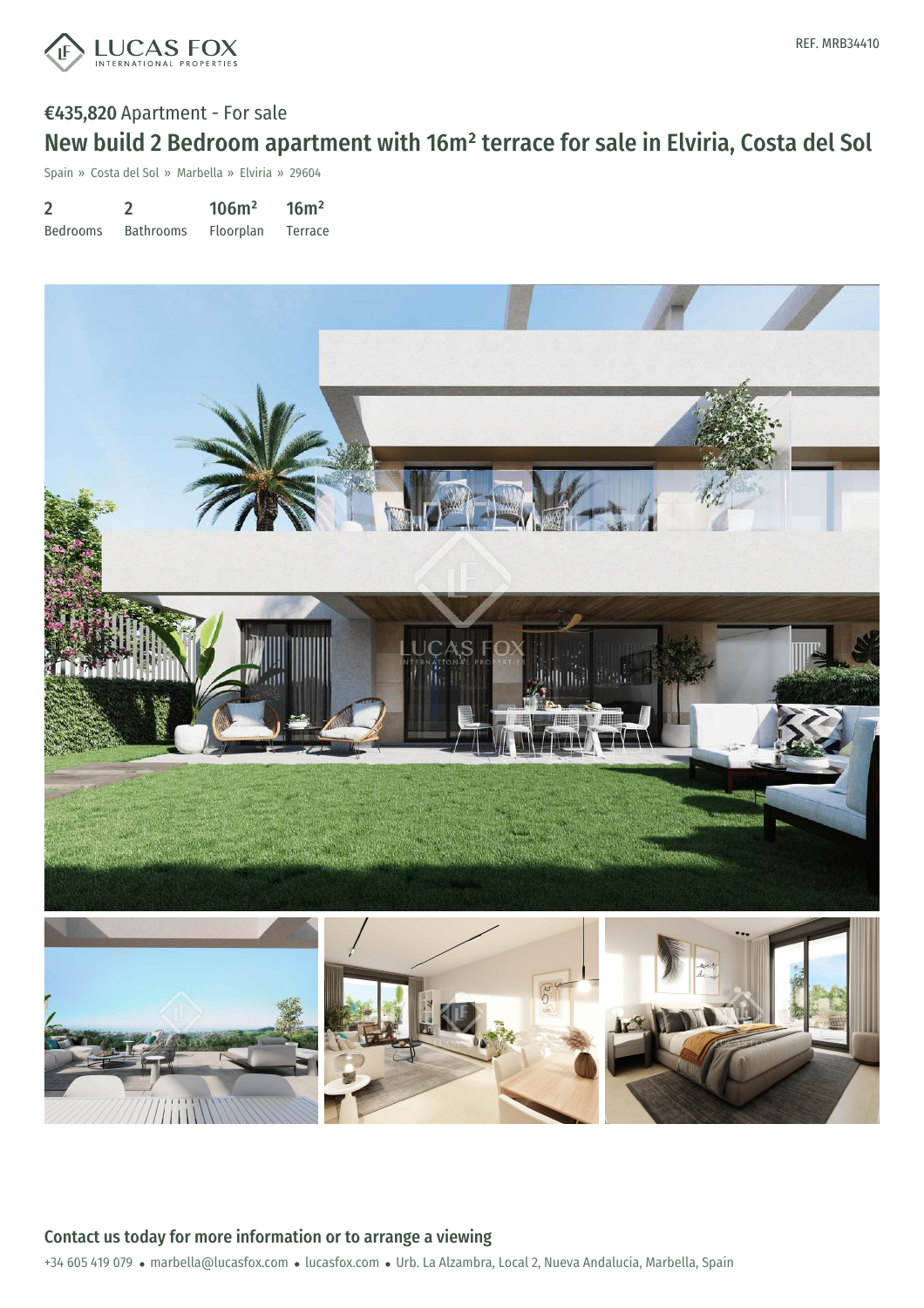

# €435,820 Apartment - For sale New build 2 Bedroom apartment with 16m² terrace for sale in Elviria, Costa del Sol

Spain » Costa del Sol » Marbella » Elviria » 29604

2 Bedrooms 2 Bathrooms 106m² Floorplan  $16m<sup>2</sup>$ Terrace

#### **OVERVIEW**

## Estrella del Mar, a fabulous 2-bedroom apartment located in Elviria Beach, just 200 metres from the sea.

This first floor apartment is located within a remarkable new beachside development, and consists of 2 bedrooms and 2 bathrooms. The living and dining area has a practical and elegant layout that will play with harmonious combinations of materials and modern design.

From the living area, you can step out on to the spacious and bright terrace with views over the greenery of the communal gardens that will be perfect for dining and entertainment during the long summer months.

The apartment will also have the BREEAM® certificate, a system that contributes to promoting a much more sustainable building that respects the natural environment.

The apartment complex will enjoy 2 swimming pools for adults and children, a gym, co-working area, gated community, and underground parking.

Contact us for more information, the latest availability, or to schedule a visit.



[lucasfox.com/go/mrb34410](https://www.lucasfox.com/go/mrb34410)

Swimming pool, Terrace, Gym, Lift, Marble flooring, Natural light, Parking, Air conditioning, Built-in wardrobes, Domotic system, Double glazing, Equipped Kitchen, Heating, Near international schools, Security, Storage room, Transport nearby, Utility room

+34 605 419 079 · marbella@lucasfox.com · lucasfox.com · Urb. La Alzambra, Local 2, Nueva Andalucia, Marbella, Spain